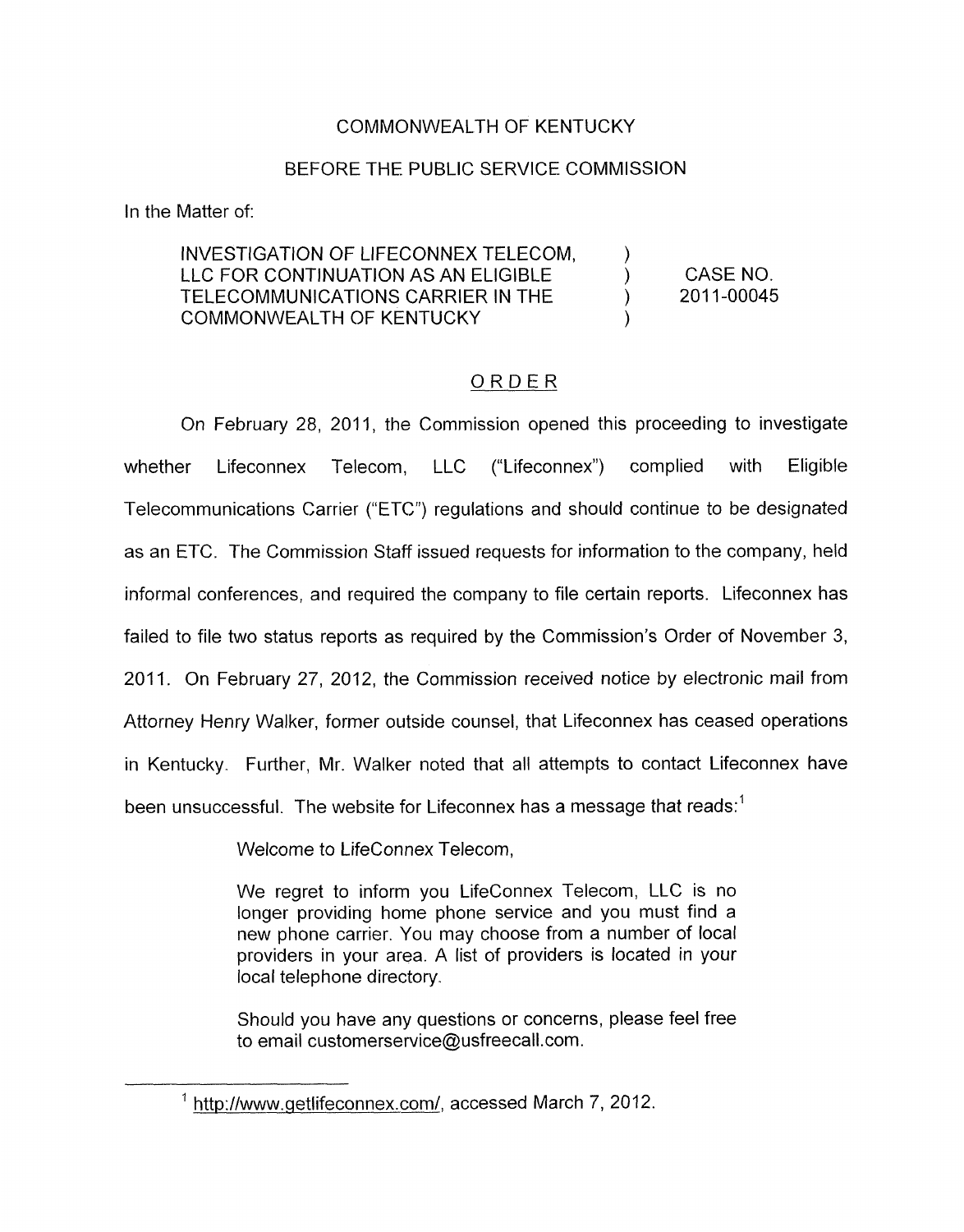Again, we do apologize for any inconvenience this may cause you and urge you to contact another local telephone company as soon as possible to make sure your home telephone service is not interrupted or is restored.

Thank You, LifeConnex Telecom, LLC

Based on the evidence of record, the Commission finds that the ETC designation

of Lifeconnex should be revoked as of the date of this Order. Lifeconnex shall no longer be eligible to receive federal or state funding for Lifeline or Link-Up

IT IS THEREFORE ORDERED that:

1. Lifeconnex's designation as an ETC for the purpose of receiving federal and state funds for low-income programs is revoked.

2. A copy of this Order shall be served on the Federal Communications Commission and the Universal Service Administration Company.

By the Commission



**ATTEST** utive Director